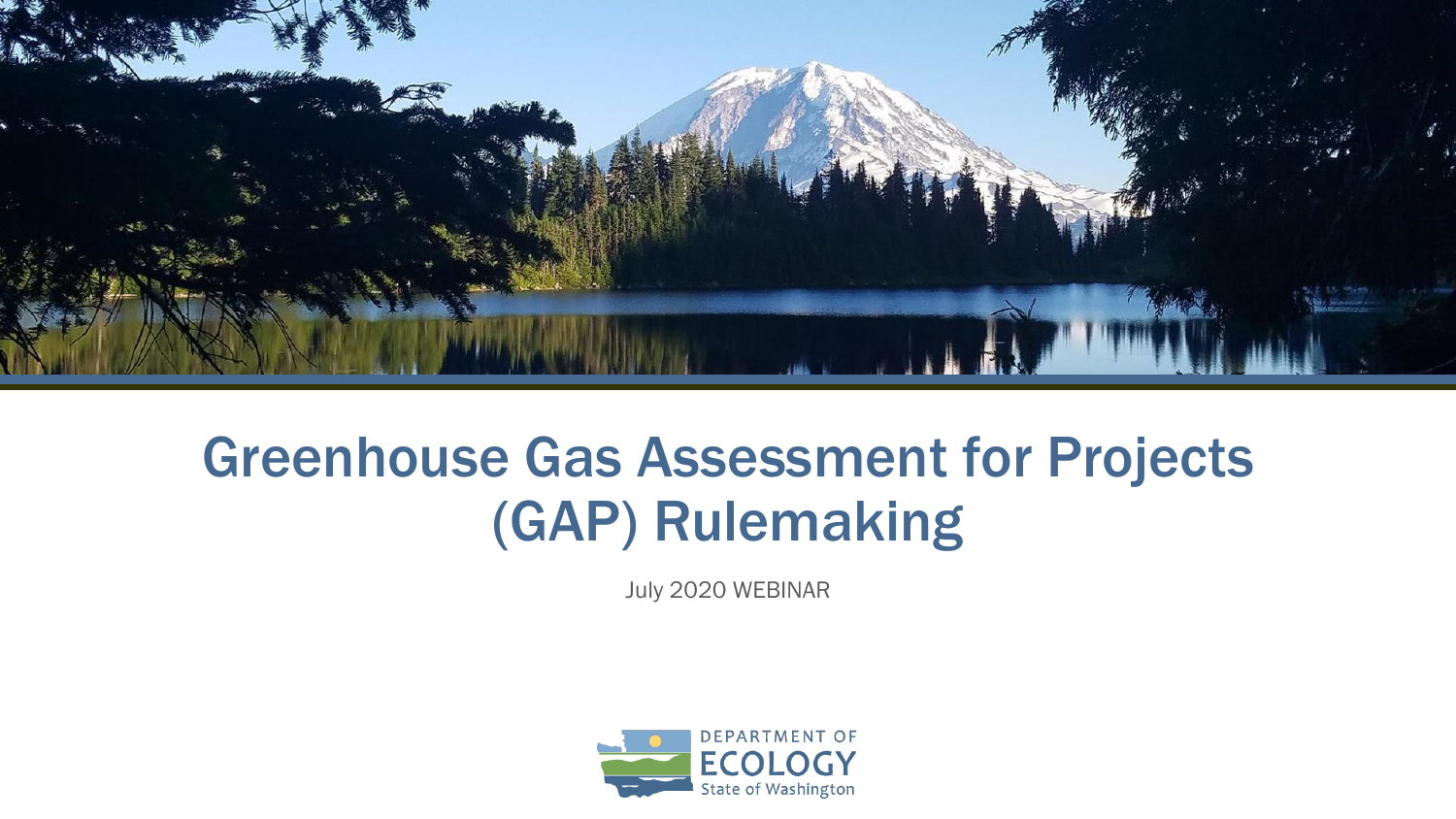# Webinar Agenda

*Break and Audience Poll (5 minutes)* Public Input and Feedback Input from Groups Representing Key Interest Areas (10-15 minutes) Public input and feedback  $(1 \frac{1}{2})$  hours)





Introduction Presentation (30 minutes) GAP Rule Applicability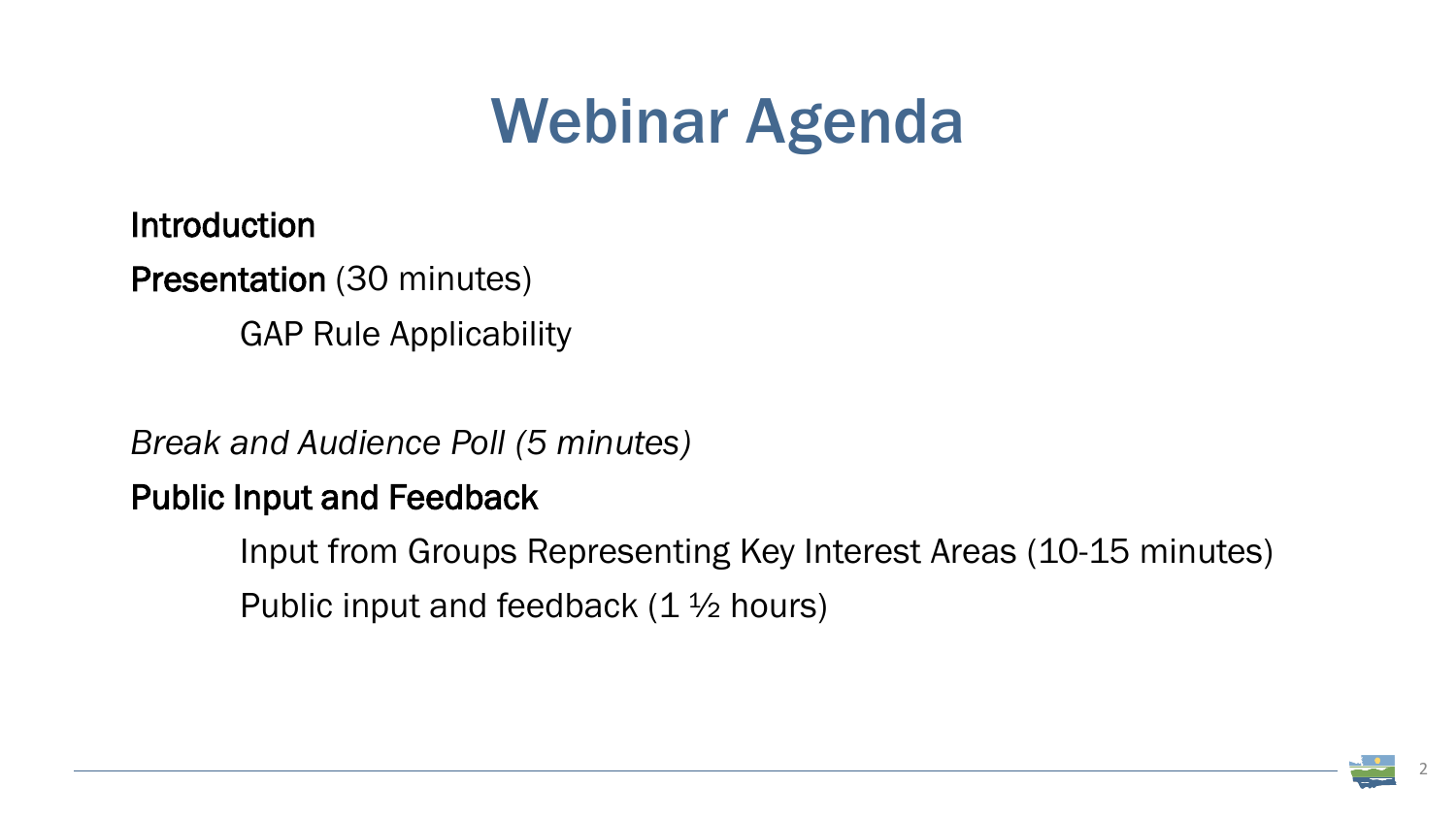## Hello from Ecology!

Here is who you'll be hearing speak today and who is helping with the webinar:

- Brook Swensen, Co-Host and Facilitator
- Sadie Hinklin, Co-Host and Facilitator
- Diane Butorac, GAP Rule Project Manager
- Neil Caudill, Greenhouse Gas Expert
- Bill Drumheller, Climate and Energy Expert



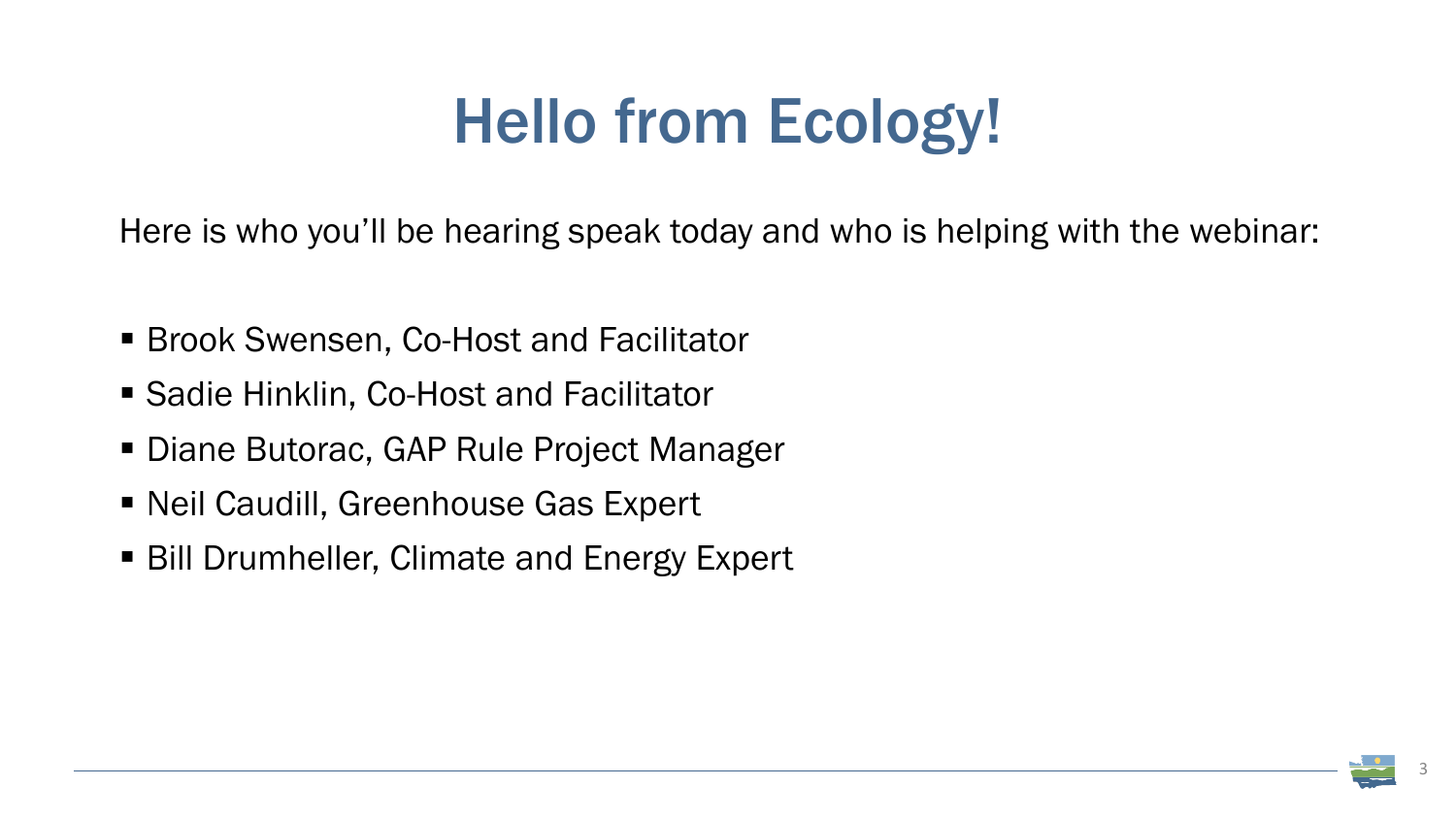#### GAP Rule

- Ecology is starting rulemaking as directed by Governor's Directive 19-18.
- The purpose of this rulemaking is to create a new rule: Chapter 173-445 WAC, Greenhouse Gas Assessment for Projects
- **This rulemaking will:** 
	- o Address analysis and mitigation of greenhouse gas emissions for environmental assessments of industrial and fossil fuel projects o Provide consistent and comprehensive assessment methods for industrial
	- and fossil fuel projects
	- o Provide clarity and transparency to industry, the public, and agencies

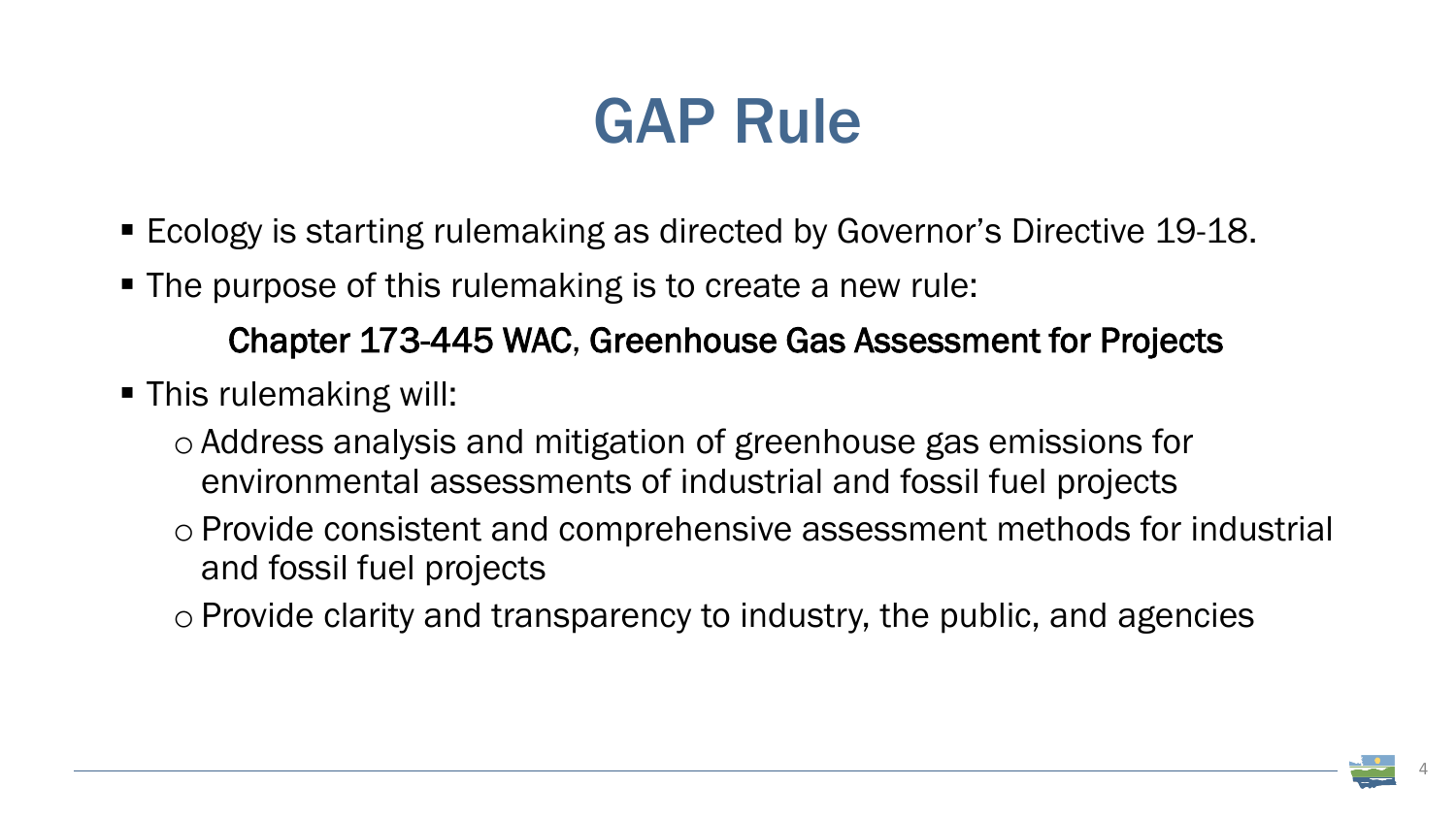### Previous Webinars

The presentation from this webinar is available on the GAP Rule website

#### June 25, 2020 Webinar

- Information on the rule purpose, process, and timeline
- **Discussed key concepts being used for rule development**

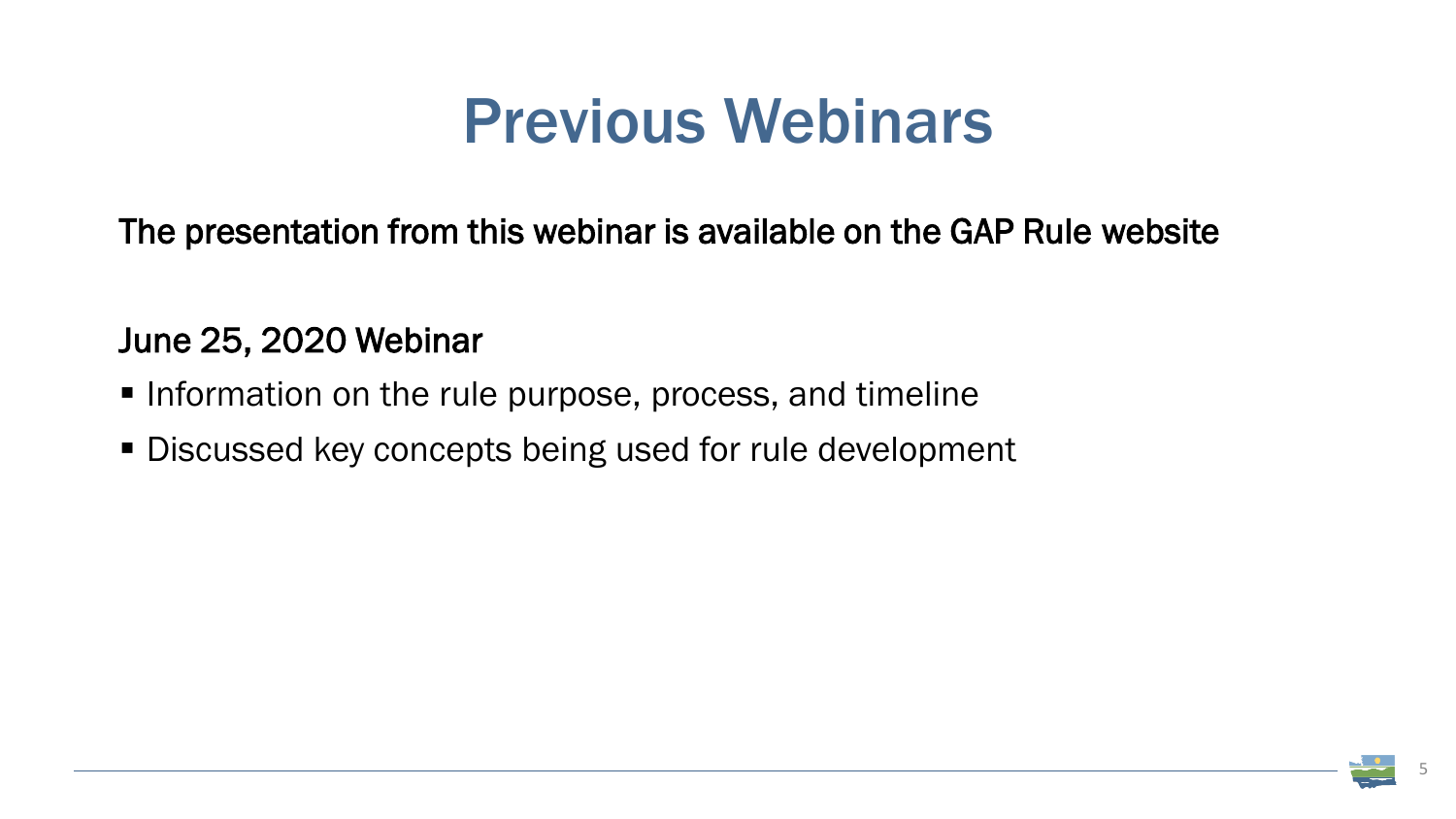### GAP Rule Applicability

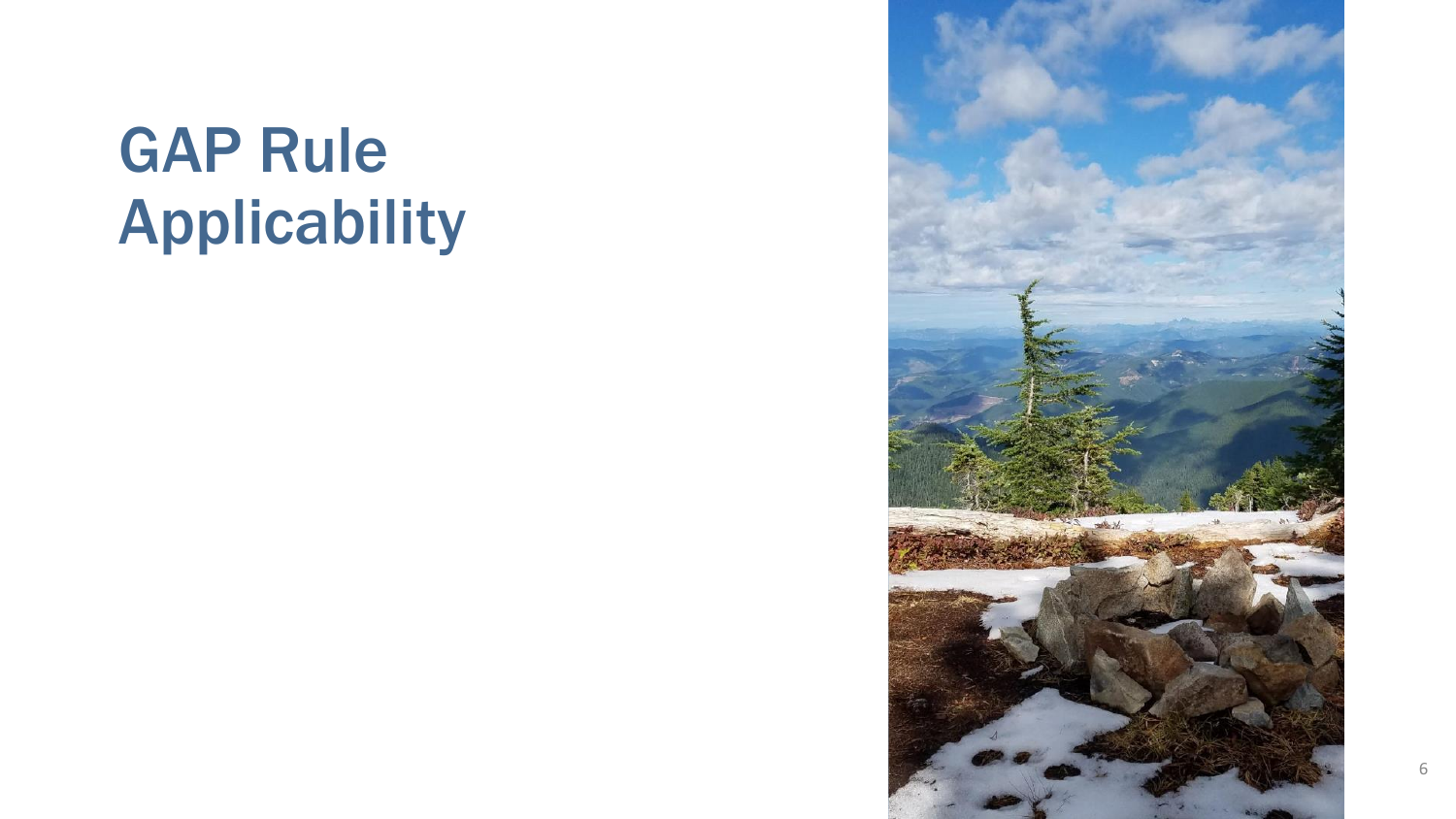# Where the GAP Rule Would Apply

- The rule will apply to proposed projects with likely greenhouse gas emissions
- The focus of this rule will be on fossil fuel and industrial projects per the Governor's Directive 19-18
- **Proposed projects could be for:** o A new facility which require environmental review *or*

■ The rule would be used by any lead agency under the State Environmental Policy Act or by project applicants



o Changes to an existing facility which require environmental review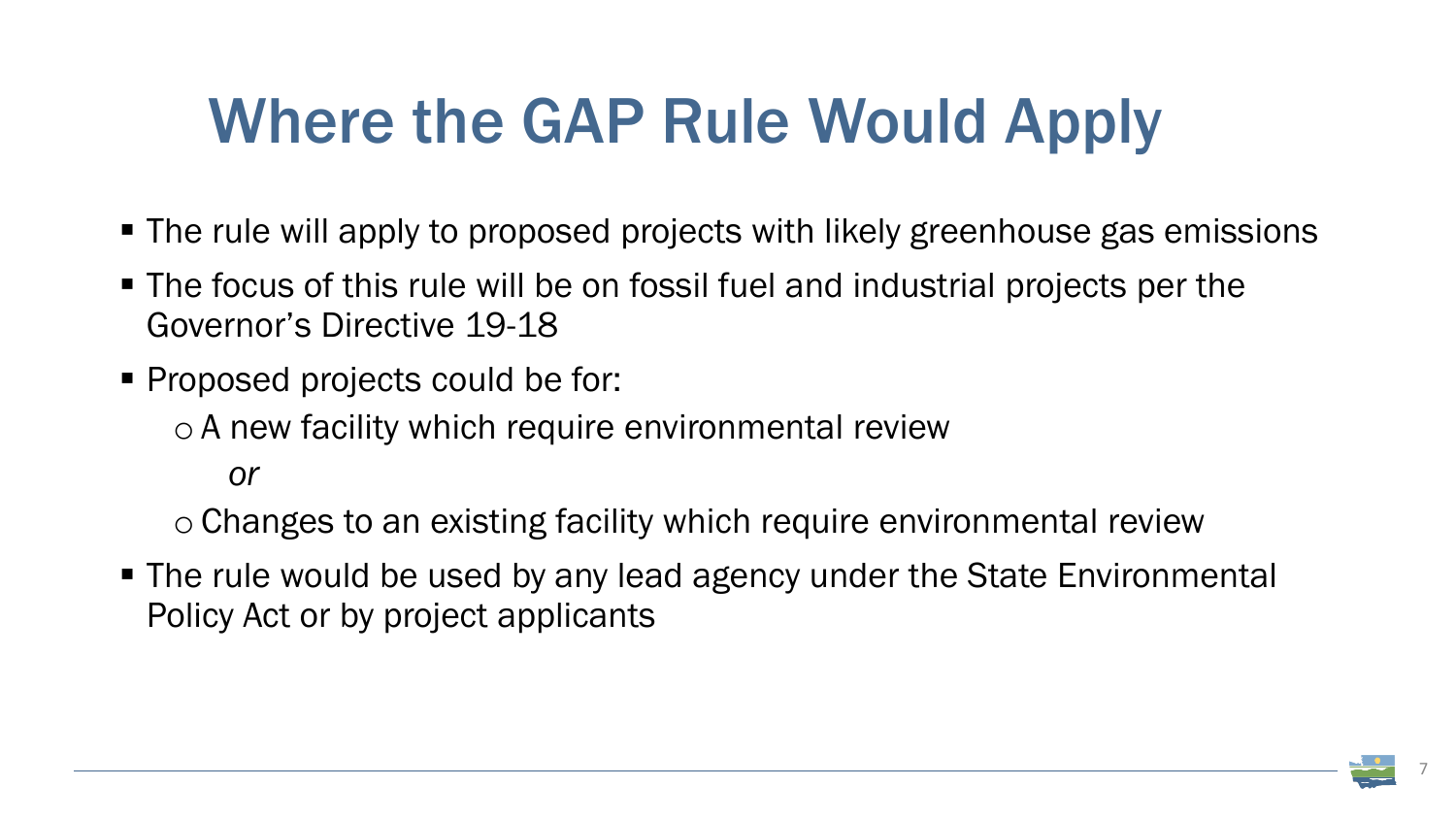# Where the GAP Rule Would NOT Apply

- The rule would not apply to existing facility operations which are already permitted
- The rule would not apply to projects currently going through an environmental review process
- The rule would not apply to projects which have completed an environmental review process
- In general, the rule would not apply to:
	- o Programmatic reviews or plans, like a Comprehensive Plan update
	- o Highway, road, or passenger rail projects
	- o Housing projects
- For projects that are not covered by the GAP rule, greenhouse gas emissions will still require consideration under SEPA on a case-by-case basis

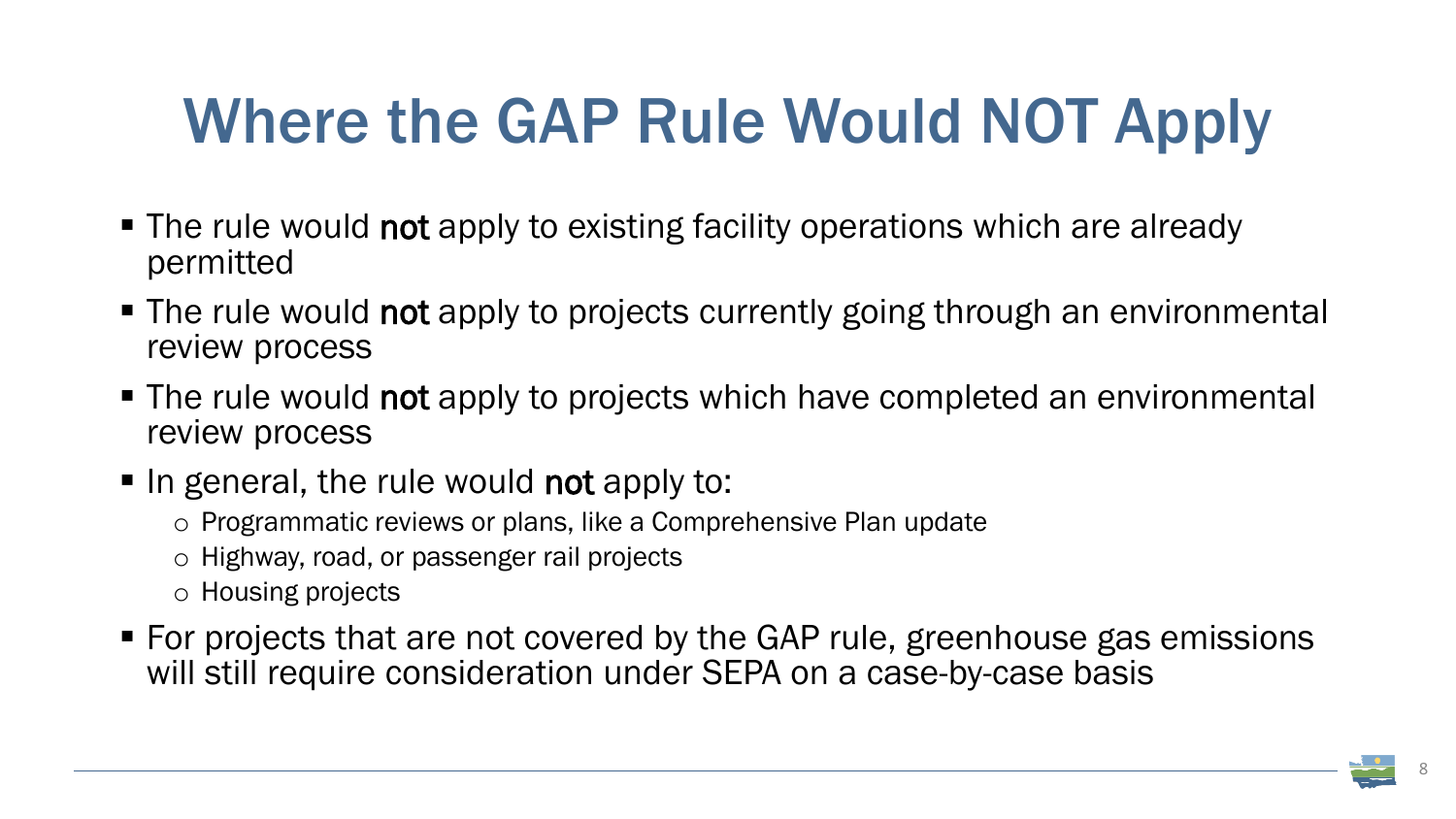## How to Know if a Project Must do the GAP Rule Environmental Assessment

- An initial screening process would be used to determine if the GAP rule environmental assessment procedures for GHG emissions apply to a fossil fuel or industrial project
- If the screening process identifies a project as being applicable, then the greenhouse gas assessment in the GAP Rule must be used o The greenhouse gas assessment methods will be discussed during the August webinar

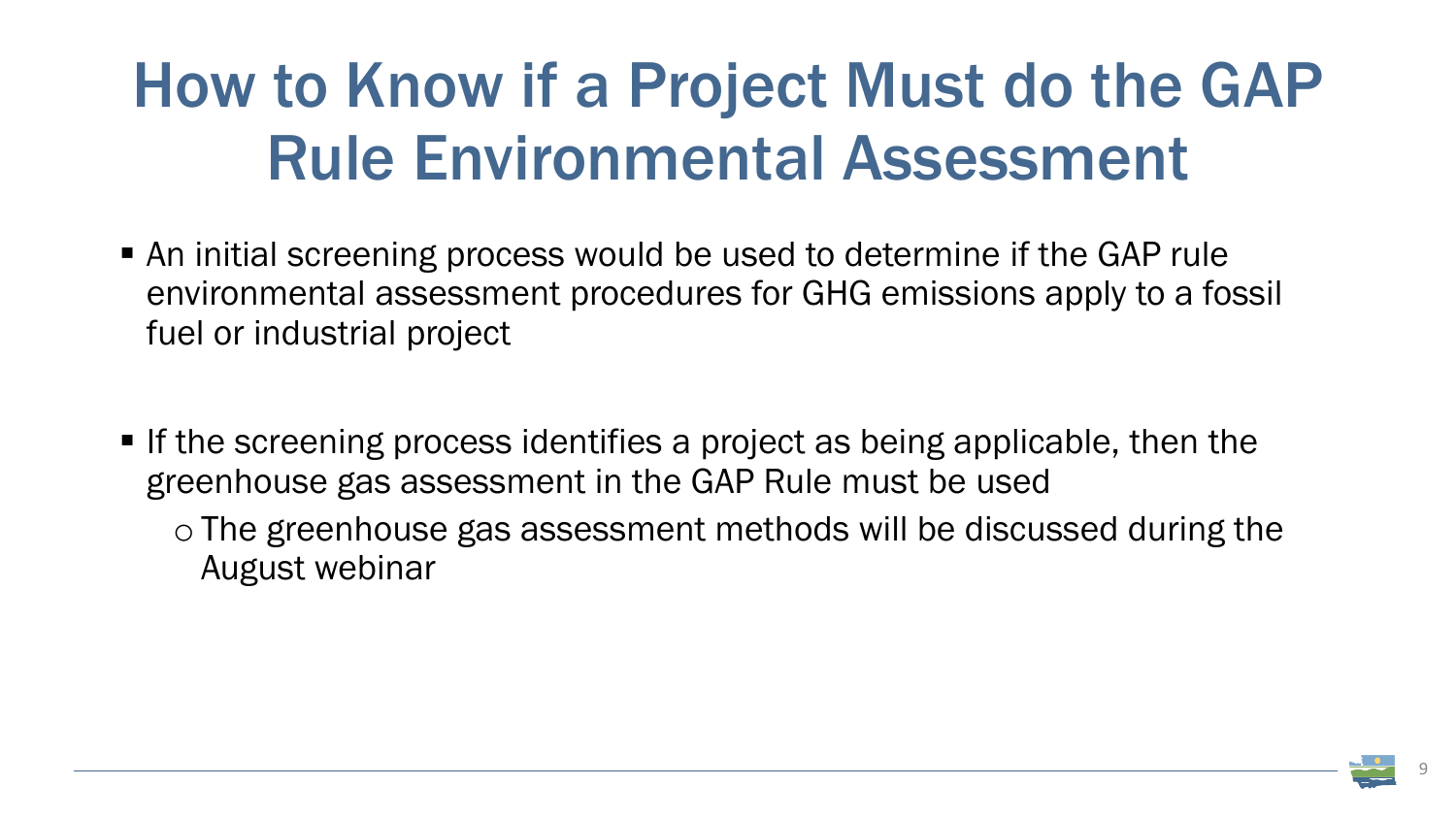

### Initial Screening

For the project, consider:

- 1. Facility onsite emissions
- 2. Feedstocks (inputs)
- 3. Products (outputs)

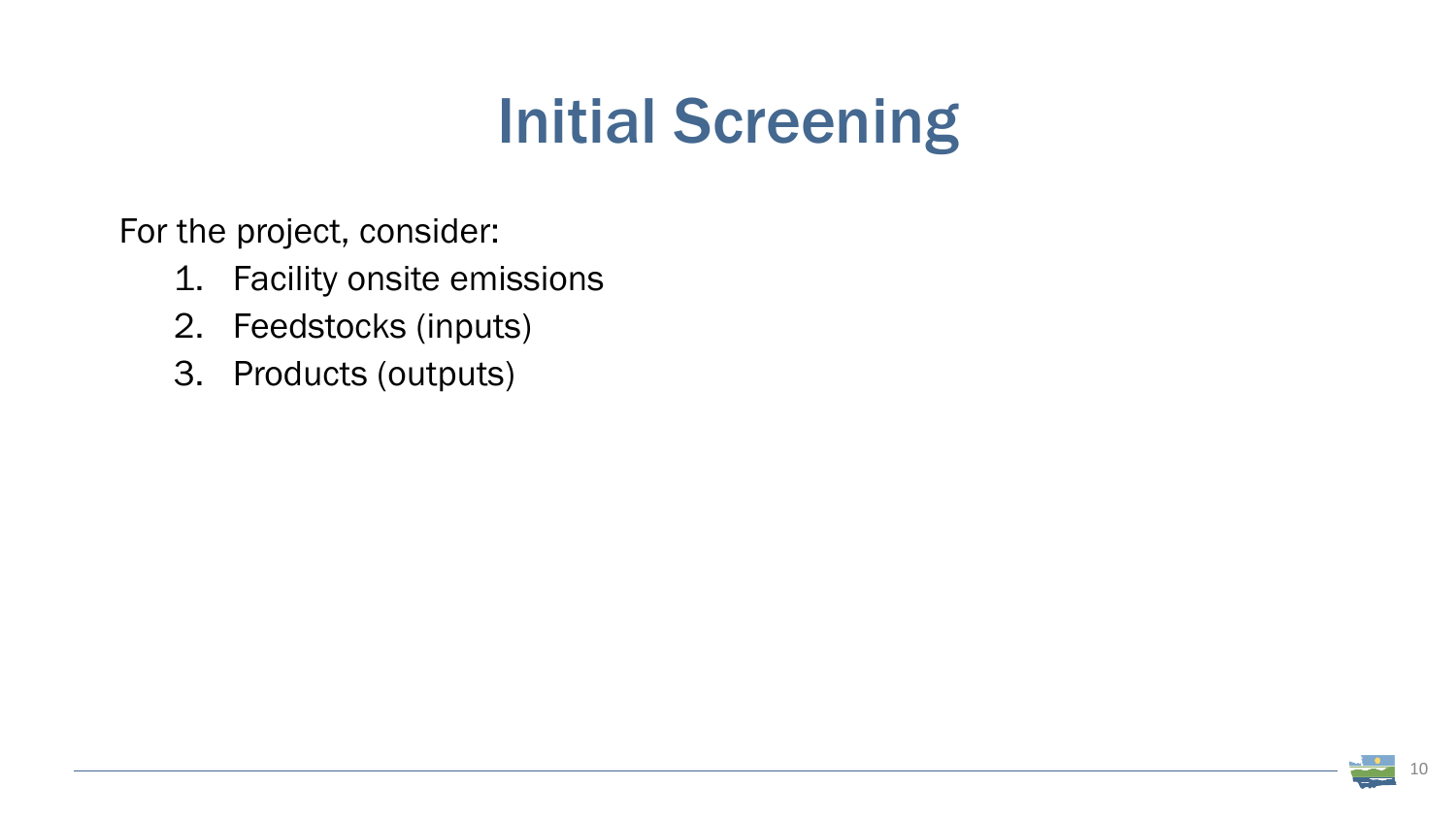# Project's Facility GHG Emissions

- Estimate the project's facility emission sources using methods described in WAC 173-441-120, Reporting of Emissions of Greenhouse Gases
	- o The WAC requires using the methods adopted by reference from EPA's GHG reporting regulation, 40 CFR 98, Mandatory Greenhouse Gas Reporting
	- $\circ$  WAC 173-441 applies to facilities emitting at least 10,000 metric tons  $CO<sub>2</sub>e$  of GHG per year in Washington (RCW 70.94.151(5)(a))

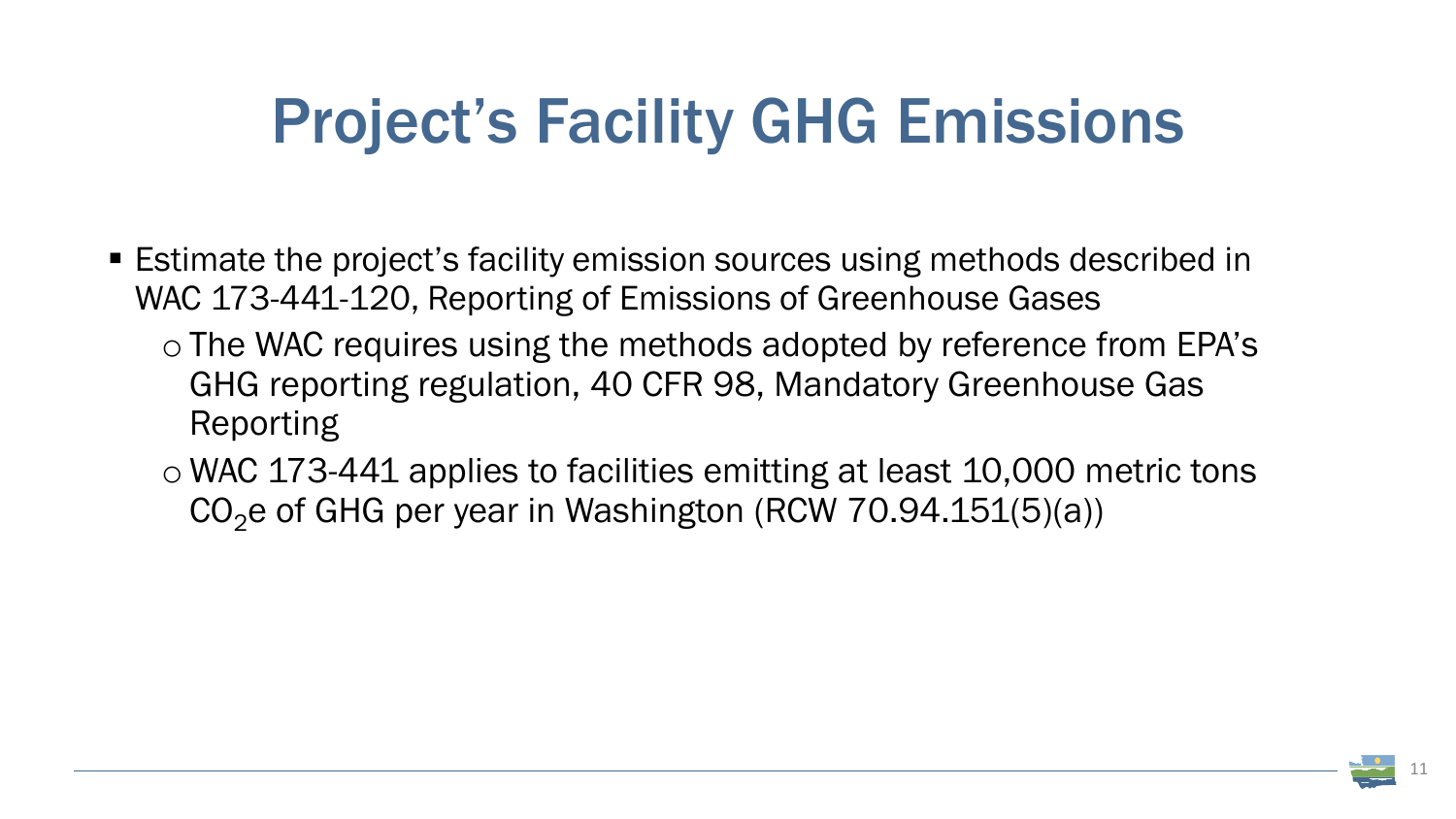

# Project's Facility GHG Emissions

In 2018, over 150 Washington facilities reported GHG emissions over 10,000 metric tons of  $CO<sub>2</sub>e$ 



- 
- Power plants
- Petroleum refineries
- Pulp and paper plants
- Metals (aluminum, steel)
- Glass plants
- Chemical producers
- Electronics manufacturers
- General manufacturing
- Large boilers
- Food processors
- Waste facilities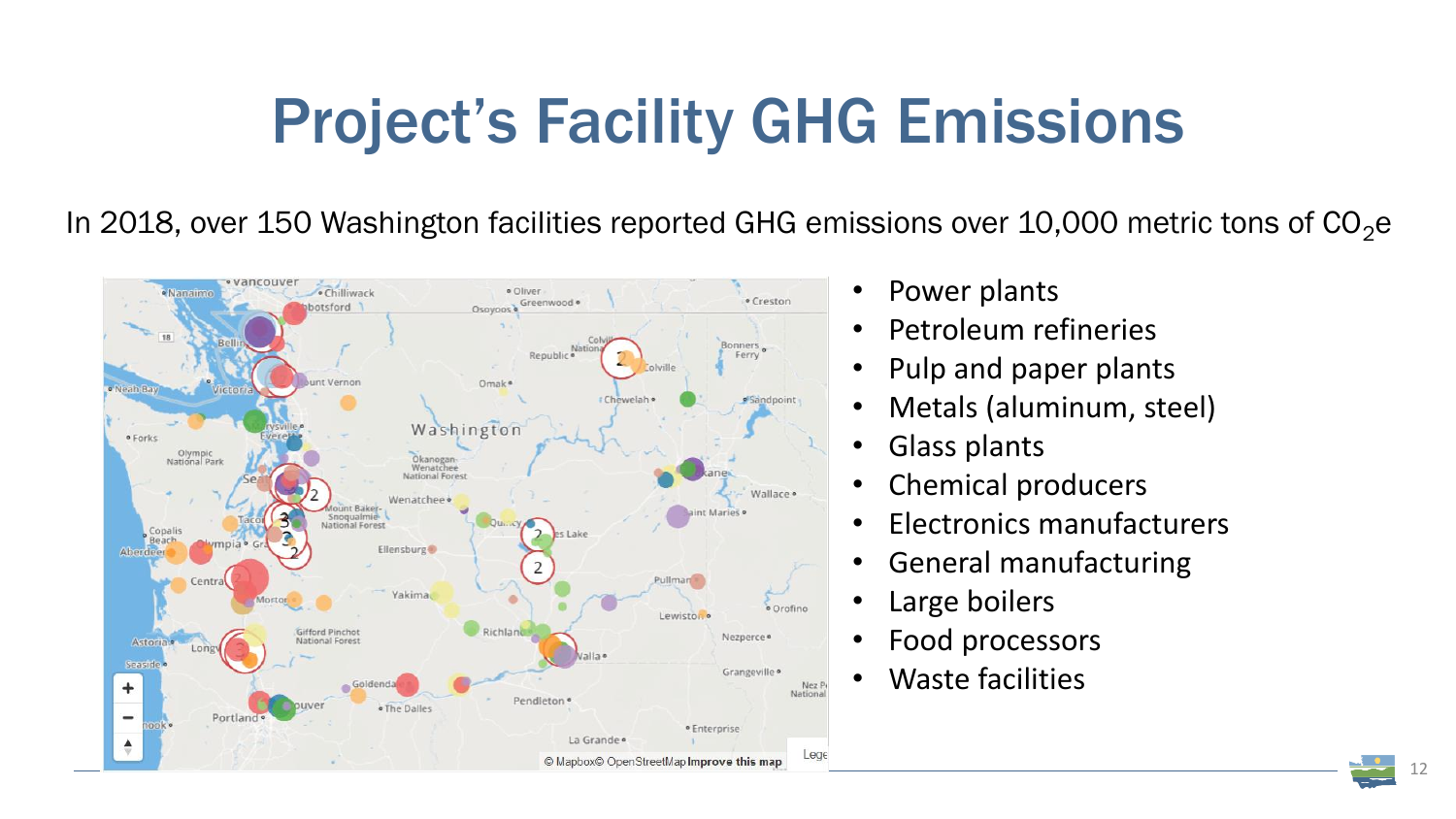# Project's Facility GHG Emissions

- Estimate facility GHG emissions using a potential to emit basis. oNormally GHG reports are based on actual measurements (for example, amount of natural gas burned per year)
	- o For screening use maximum quantity of natural gas per year that could be burned (for example, permit limit, boiler rating, etc.)
- $\blacksquare$  Include estimating emissions from biogenic CO<sub>2</sub>

If facility emissions are equal to or greater than 10,000 metric tons of  $CO<sub>2</sub>e$ per year, the GAP Rule applies to the project and the greenhouse gas assessment described in the rule must be done

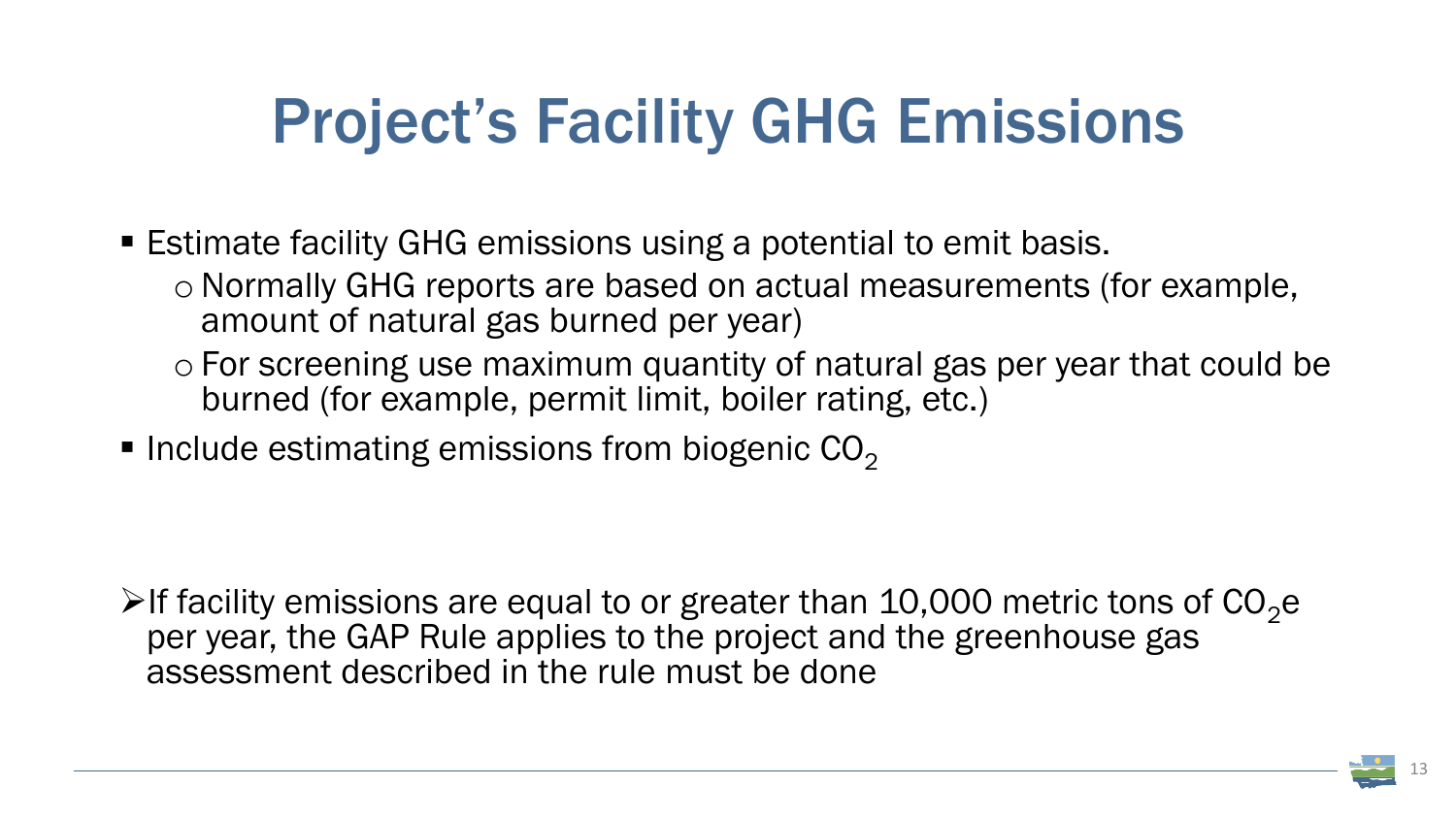### GHG Emissions for Project Inputs and Outputs

If a project's facility GHG emissions are less than 10,000 metric tons of  $CO<sub>2</sub>e$ , then consider inputs and outputs to the project

- Inputs are materials used by the project (feedstocks: natural gas for a chemical plant)
- Outputs are materials made by the project (products: gasoline from a refinery)
- I Identify inputs or outputs using a table in the rule for: o Fossil fuels

14 If a single input or output, or a combination of multiple inputs or outputs, are  $\ge$ 10,000 metric tons of  $CO<sub>2</sub>e$ , the GAP Rule applies to the project and the greenhouse gas assessment described in the rule must be done



o Electricity

■ Estimate the potential to emit

o Similar to 40 CFR 98 Table C-1 and Table MM-1

o For unlisted hydrocarbons, estimate on a carbon content basis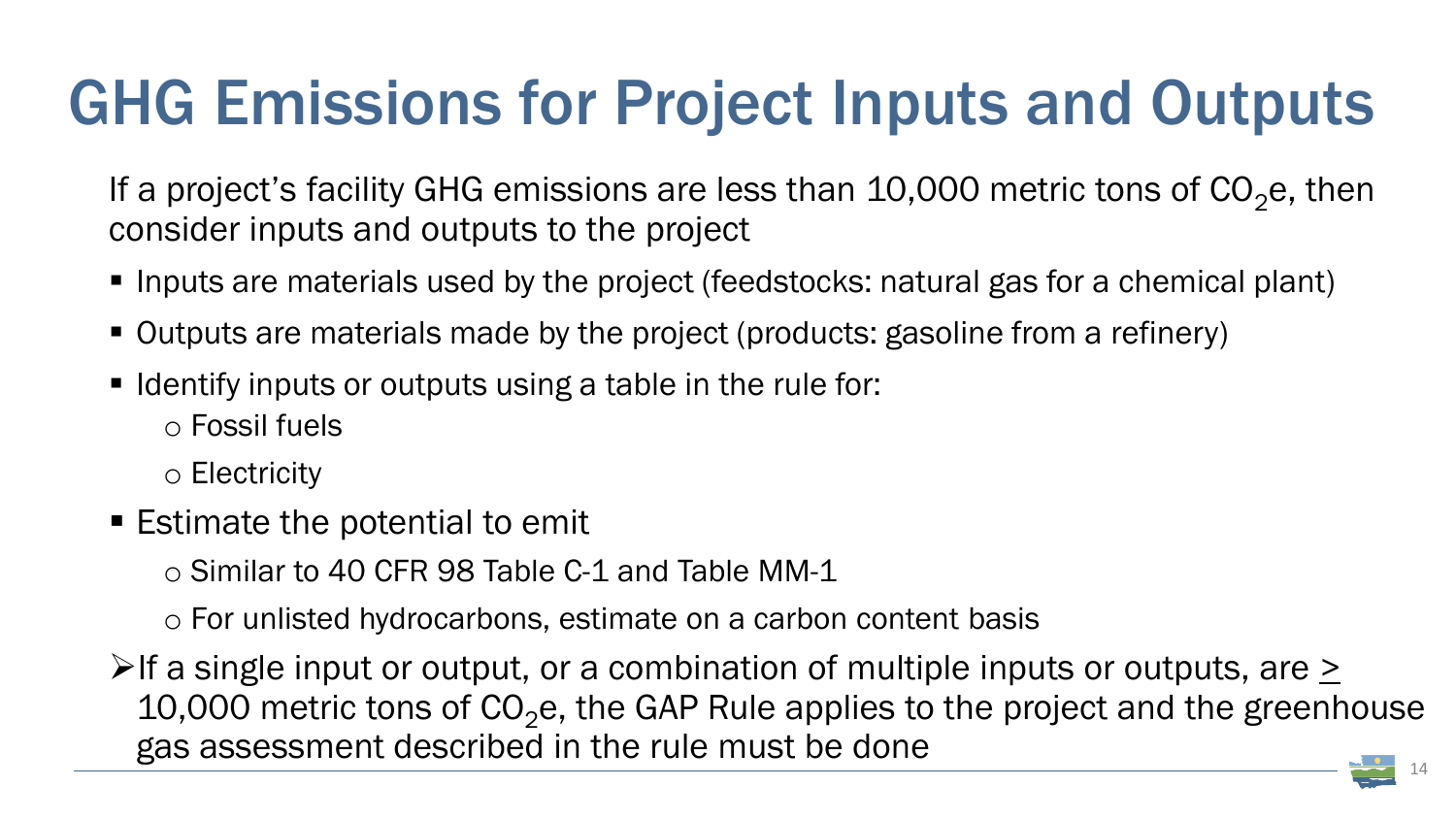

# Initial Screening

- An initial screening process would be described in the GAP Rule to determine which projects would complete the environmental assessment in the rule o We will discuss the environmental assessment methods for the GAP Rule at the August 27 webinar.
- **If the GAP rule does not apply to a project, an evaluation of GHG emissions is** still required under the State Environmental Policy Act (SEPA) on a case-bycase basis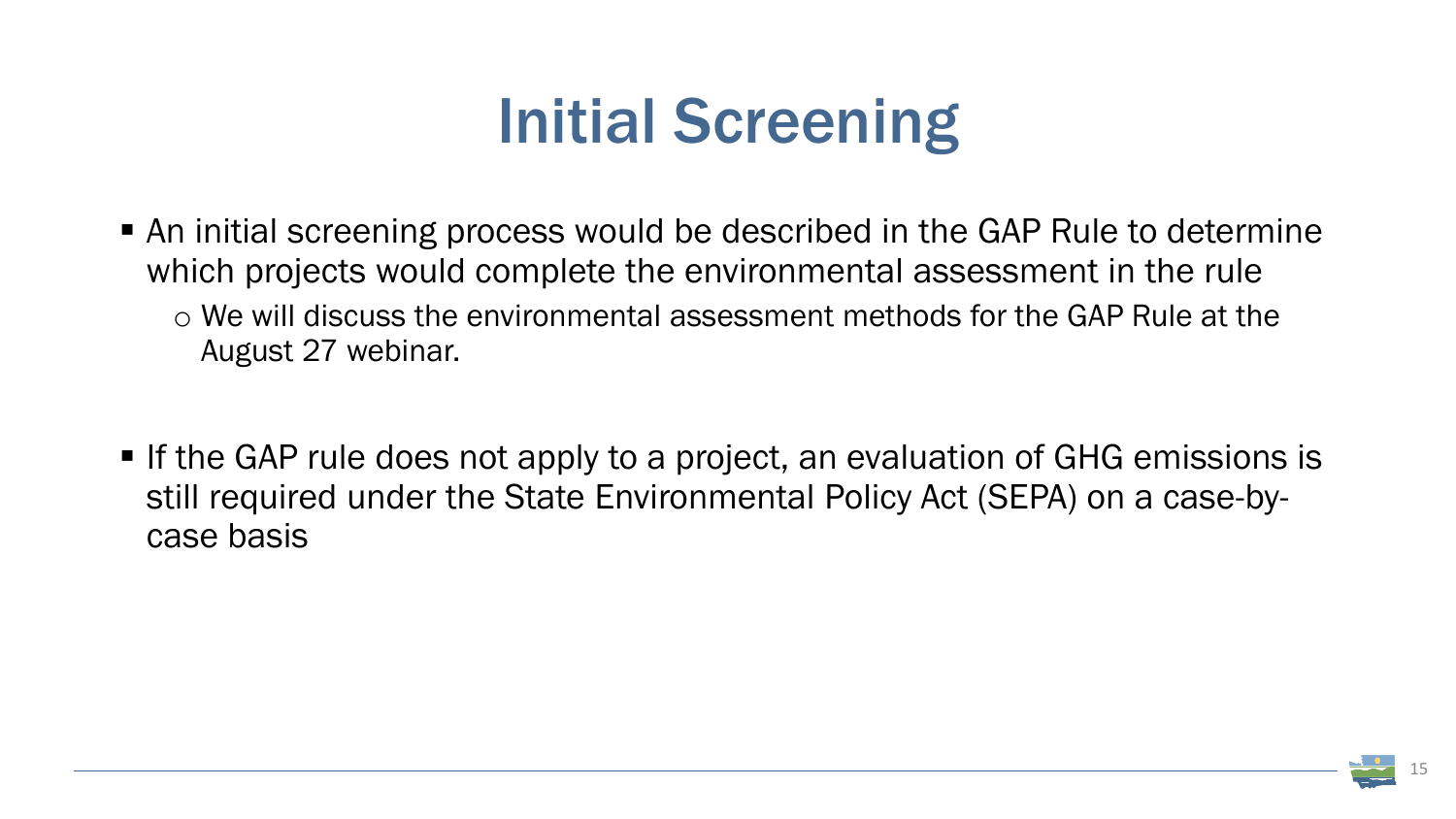

### GAP Rule Webinar Series

| $\blacksquare$ June 25 | Video available online              | GAP<br>and  |
|------------------------|-------------------------------------|-------------|
| $\blacksquare$ July 23 | Slides available online             | Rule        |
| <b>August 27</b>       | 9:30 am - noon                      | Envi<br>met |
| September 24           | $2:00 \text{ pm} - 4:30 \text{ pm}$ | Mitig       |
| October 29             | $9:30$ am $-$ noon                  | <b>TBD</b>  |
| • November 17          | $9:00$ am $-$ noon                  | Draf        |

- AP Rule purpose, process nd key concepts
- ule applicability
- nvironmental assessment **ethods**
- **Iitigation**
- 
- raft GAP Rule overview